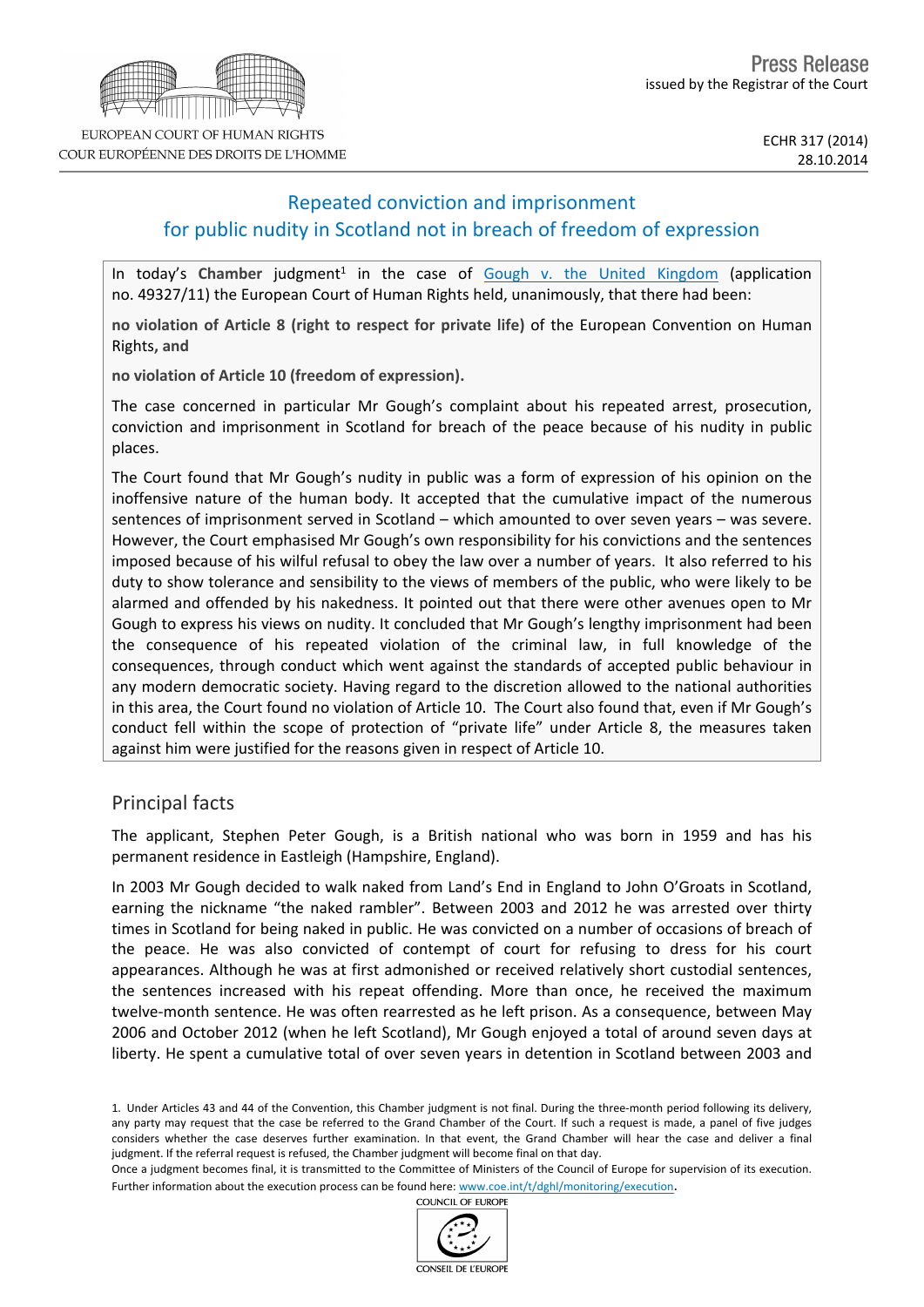2012 following convictions for appearing naked in public. Most of his time in detention was spent in segregation because he refused to wear clothes.

## Complaints, procedure and composition of the Court

Relying principally on Article 8 (right to respect for private life) and Article 10 (freedom of expression), Mr Gough complained in particular about the repressive measures taken against him for expressing his views on nudity by appearing naked in public places.

The application was lodged with the European Court of Human Rights on 29 July 2011.

Judgment was given by a Chamber of seven judges, composed as follows:

Ineta **Ziemele** (Latvia), *President*, Päivi **Hirvelä** (Finland), Ledi **Bianku** (Albania), Nona **Tsotsoria** (Georgia), Paul **Mahoney** (the United Kingdom), Krzysztof **Wojtyczek** (Poland), Faris **Vehabović** (Bosnia and Herzegovina),

and also Fatoş **Aracı**, *Deputy Section Registrar.*

## Decision of the Court

### Article 10 (freedom of expression)

The Court reiterated that the right to freedom of expression extended not only to the substance of ideas expressed but also to the form in which they were conveyed. Since Mr Gough had chosen to be naked in public in order to give expression to his opinion as to the inoffensive nature of the human body, his public nudity could be seen as a form of expression which fell within the ambit of Article 10. His arrest, prosecution, conviction and detention constituted an interference with that Article; the question was whether that interference was justified.

The repressive measures taken against Mr Gough were in accordance with domestic law and pursued the legitimate aim of preventing disorder and crime, including the broad aim of seeking to ensure respect for the law in general.

As to whether the measures were "necessary in a democratic society", the Court noted that they were not the result of any blanket prohibition on public nudity. Each arrest was considered on its own facts and each conviction and sentence followed upon careful consideration of the individual incident and Mr Gough's offending history. It was also noteworthy that, following his early convictions, Mr Gough was either admonished or received a short custodial sentence. It was only after a number of convictions that the courts began to impose more substantial custodial sentences. Even then, efforts were made to enable a less harsh penalty to be imposed but Mr Gough refused to agree to a condition of remaining clothed in public. The Court accepted that the cumulative impact of the measures was undeniably severe, in that Mr Gough had served over seven years' in prison in Scotland since 2003 following convictions for appearing naked in public. However, it considered that his own responsibility for the convictions and the sentences imposed could not be ignored. It emphasised that in exercising his right to freedom of expression, Mr Gough was under a general duty to respect the laws of Scotland and to pursue his desire to bring about change in accordance with those laws. He had many other avenues for expressing his opinion on nudity or for initiating a public debate on the subject. The Court also found that Mr Gough was under a duty, particularly in light of the fact that he was asking for tolerance in respect of his own conduct, to demonstrate